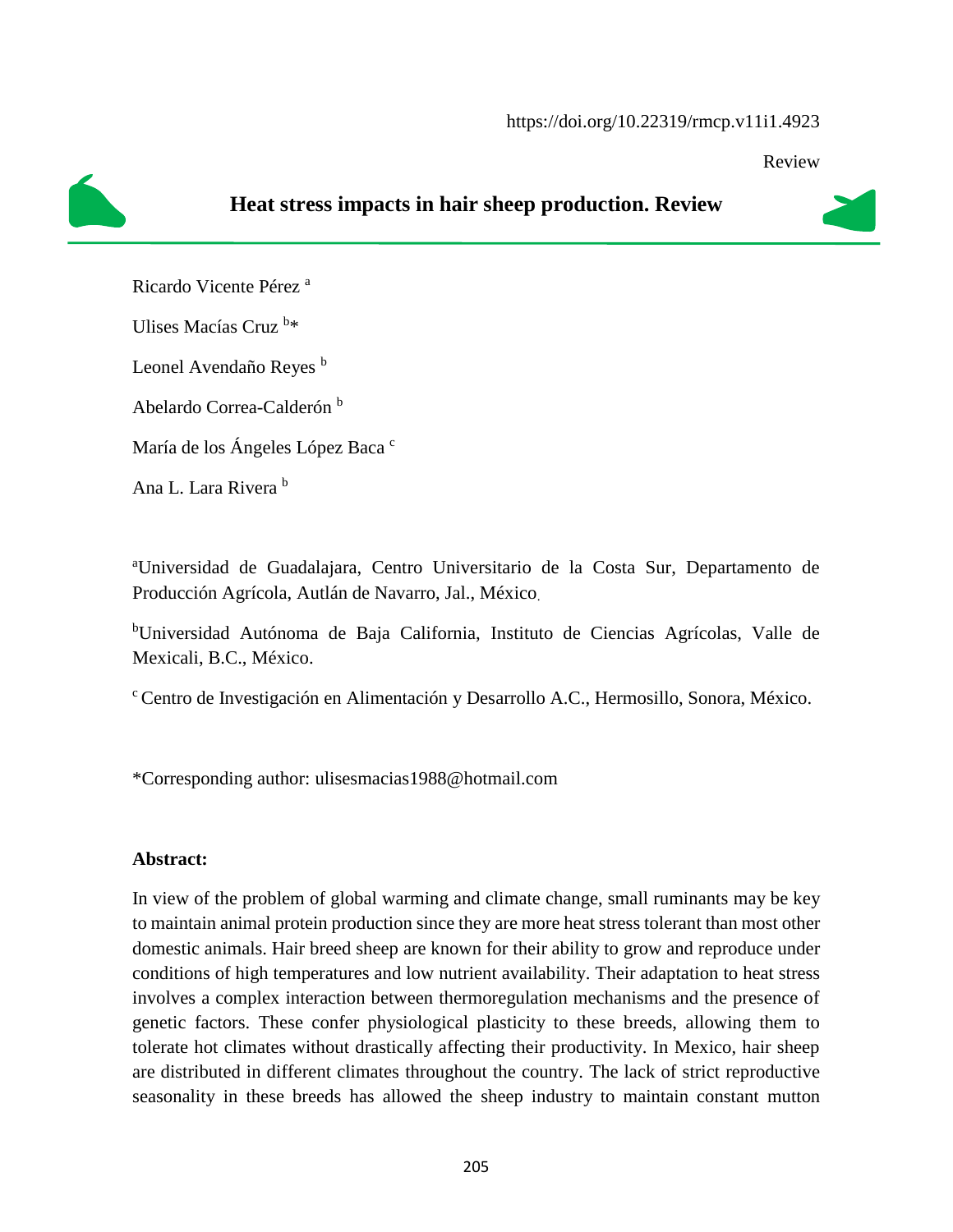production year-round. Very limited research has addressed hair breeds' ability to produce under heat stress conditions. The present review describes the effects of heat stress on reproductive performance, lamb growth and thermoregulation in hair sheep breeds.

**Key words:** Heat-adapted sheep, Hyperthermia, Homothermia, Sheep fertility, Hair breeds.

Received: 03/06/2018

Accepted: 10/12/2018

### **Introduction**

Climate change derived from greenhouse gas emissions is the principal phenomenon threatening production of animal origin food and by consequently food security<sup>(1)</sup>. The fenomenon is increasing environmental temperatures and changing circannual rainfall patterns in agroecological regions worldwide. Global warming creates climatic conditions of promote heat stress (HS) for domestic animals in regions where it has not occurred historically. In regions with naturally high temperatures HS has raised livestock mortality rates as temperatures exceed animals' capacity to maintain normothermia<sup>(2)</sup>.

Small ruminant systems predominate in arid, semi-arid and desert regions because, compared to cattle, they are more able to survive in low food availability conditions and have higher HS tolerance<sup> $(1,3)$ </sup>. High temperatures can negatively affect development and productivity in sheep since they reduce feed intake and increase energy demands due to activation of thermoregulation mechanisms. Heat stressed sheep exhibit low fertility and fetal development and growth, as well as unsuitble weight gain and feed efficiency during the fattening period<sup> $(4,5,6)$ </sup>. High temperatures can also negatively affect sheep carcass characteristics and meat quality<sup>(3,5)</sup>. However, the degree to which HS affects productivity in sheep depends on how well a given breed is adapted to high temperatures, with hair breeds being generally less HS susceptible<sup> $(7,8)$ </sup>.

The hair sheep breeds used in Mexico were developed in hot climates, mostly in Africa, and therefore have the genetic capacity to more easily tolerate and adapt to hot climates<sup>(9)</sup>. some studies done in dry, and arid regions from northwest Mexico during the hot summer months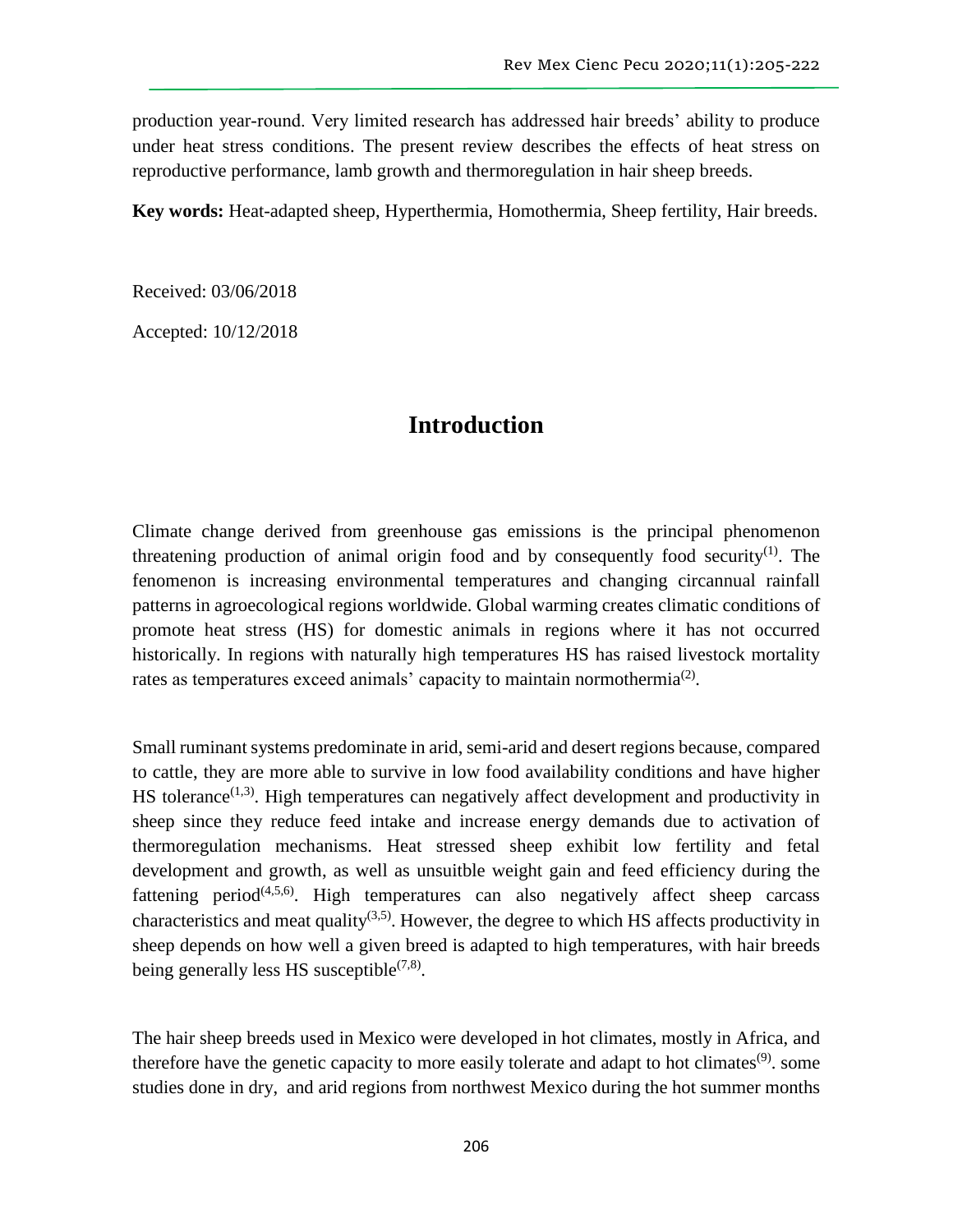have found that in hair sheep breeds (Pelibuey, Katahdin, Dorper and crosses) productive and reproductive variables do not decline drastically<sup>(10,11)</sup>. Activation of specific physiological, metabolic and endocrinological thermoregulatory mechanisms are partially responsible for their ability to avoid hyperthermia<sup> $(11,12,13)$ </sup>. They also have phenotypic and genotypic characteristics that allow them to be more  $\overline{HS}$  tolerant<sup>(8)</sup>. The present review addresses the effects of heat stress (HS) on reproductive behavior, lamb growth and thermoregulation in hair sheep.

## **Climate change and sheep production**

The world's hot regions currently occupy about 50% of the surface, although projections suggest an increase due to global warming. Climate change is also generating unpredictable variations in the timing and amount of rainfall, as well as decreasing in vegetation cover and an increase in the amount of desert cover. All these effects have contributed to lowering the availability and quality of forage for livestock $(1)$ . Compared to other domestic species, small ruminants such as sheep are well adapted to extreme climate conditions, making them an option in arid and semi-arid regions with low forage resource availability $(14)$ .

Sheep have the ability to convert fibrous and poor-quality food into products for human consumption (e.g. meat, milk and wool) under precarious production conditions in which other domestic animals (except goats) can barely survive. It should be noted that sheep from native breeds to arid and semi-arid regions are better adapted to HS and surviving in precarious extensive conditions  $(3,14)$ . Well-informed selection of appropriate breeds is therefore an effective strategy for maintaining meat production in the face of climate change $^{(1)}$ .

In Mexico, hair sheep breeds adequately tolerate HS climatic conditions in hot agroecological regions. High temperatures in these regions are not a factor that substantially contributes to decrease reproductive capacity and growth in lambs<sup>(12,15,16)</sup>. Hair sheep breeds adapted to hot climates exhibit physiological and metabolic plasticity which allows them to tolerate this environment type without compromising their productivity $(13)$ .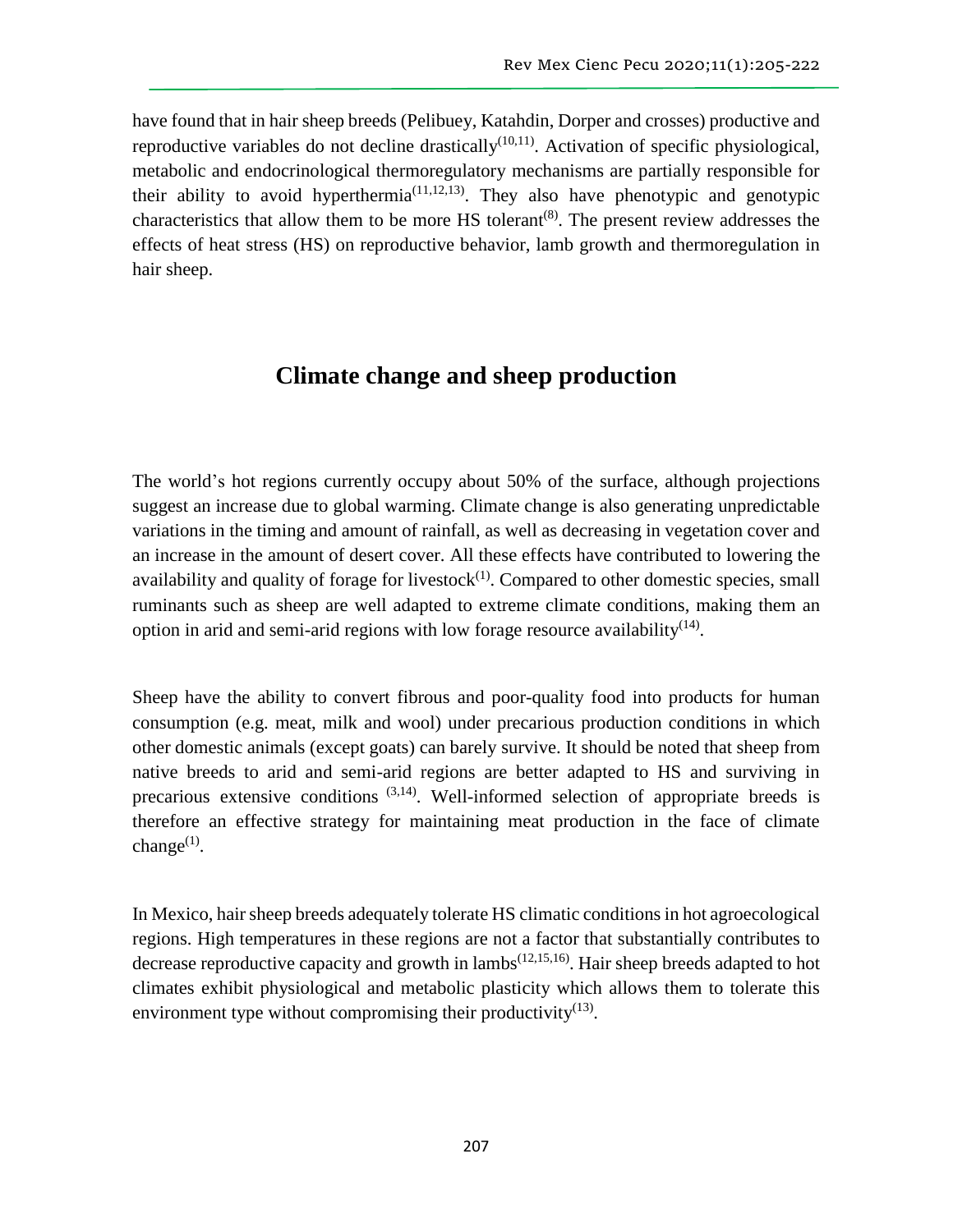## **Heat stress in hair sheep**

Decreased feed intake and activation of the hypothalamic-pituitary-adrenal axis in response to HS results in low productive and reproductive behavior in sheep, which affects herd productivity<sup> $(4,17)$ </sup>. However, these alterations are not as marked in hair sheep as they can be in wool breeds $(5,12)$ .

### **Effects on reproduction**

Fertility in hair sheep seems to be more affected by photoperiod and nutritional signals than by high environmental temperatures. Estrus and ovulation are reported to be unaffected by summer  $HS^{(12,15,16)}$ , although corpus luteum functionality (based on blood progesterone levels) decreases in response to acute<sup> $(18)$ </sup> and chronic  $HS$ <sup> $(12,15)$ </sup>. This decrease in progesterone may be due to premature regression of the corpus luteum, as reported in Pelibuey sheep after being subjected to 37  $\pm$  2.5 °C in a environmental chamber, although early embryonic development was unaltered $^{(18)}$ .

The mechanism by which hair sheep maintain reproductive activity and fertility in hyperthermia conditions remains unknown. Heat stress is known to reduce reproductive function due to activation of the hypothalamic-pituitary-adrenal axis (stress axis), which suppresses function of the hypothalamic-pituitary-gonadal axis (reproductive  $axis$ )<sup>(1)</sup>. The stress axis promotes synthesis and release of cortisol in the adrenal glands, and this hormone inhibits production of gonadotropin-releasing hormone (GnRH) at the hypothalamus level<sup>(17)</sup>. It is necessary to stimulate synthesis and release of follicle-stimulating hormone (FSH) and luteinizing hormone (LH) in the pituitary gland, and both pituitary hormones are needed to produce and release fertile ovules<sup>(19)</sup>. Given that cortisol levels increase in hair sheep in response to  $\text{HS}^{(7)}$ , so two hypotheses could explain the lack of HS effect on their fertility: 1) lower reproductive axis sensitivity to increased cortisol levels, and 2) the increase in cortisol levels.

Moreover, HS apparently alters pre- and post-natal offspring development in sheep. gestational hyperthermia can reduce placental development and growth, promoting a decrease in the transfer of fetal-maternal nutrient<sup> $(11)$ </sup>. Fetal growth can consequently be delayed, leading to weak, low-birth weight lambs with a high possibility of perinatal death $(20)$ .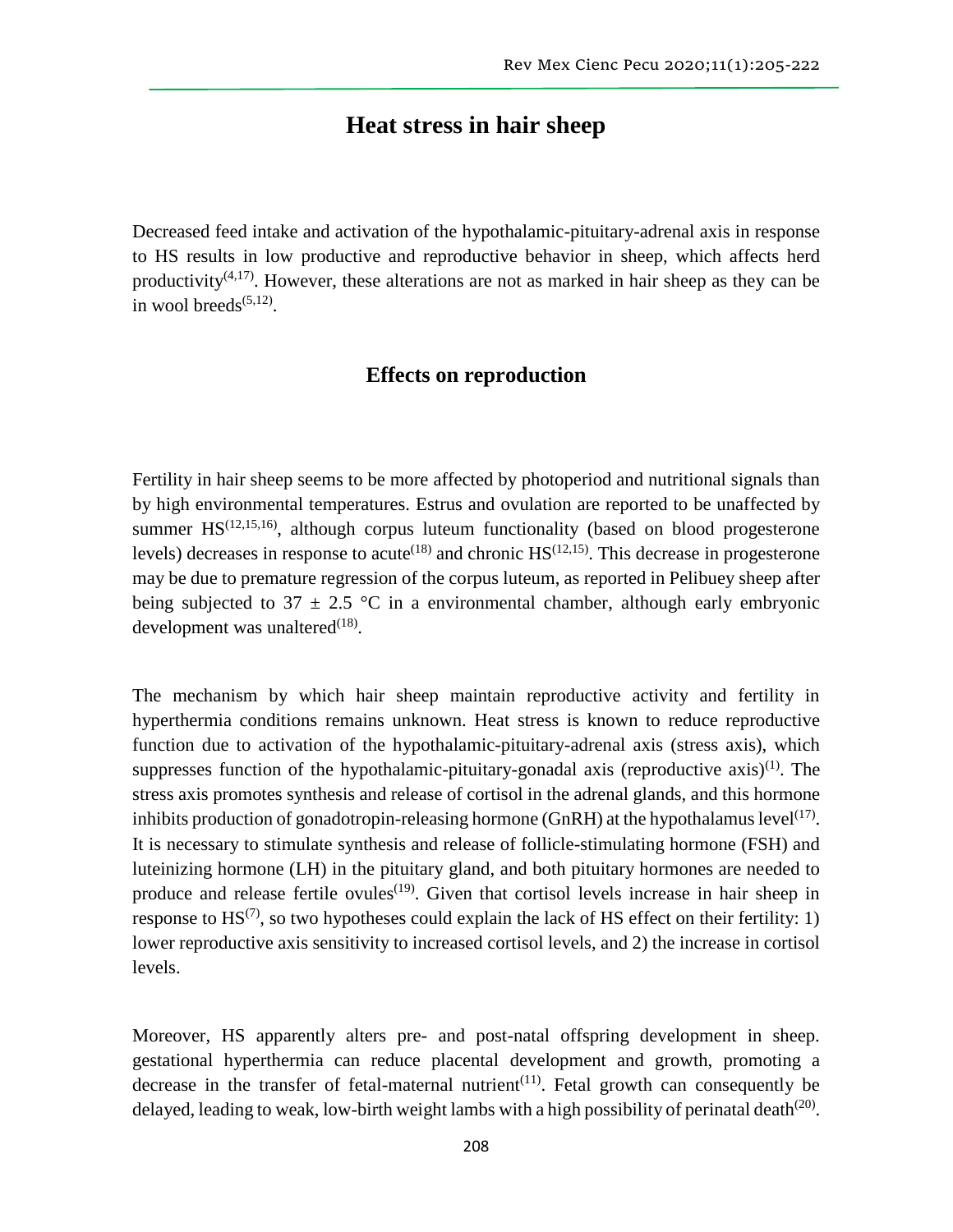Compared to winter thermoneutral conditions, summer HS during the last third of pregnancy did not affect lamb birth weight, but can reduce prolificacy and litter birth weight in hair sheep<sup> $(6)$ </sup>. Since progestogens and equine chorionic gonadotropin were used to synchronize and thus increase the percentage of twin lambing in this study, the lower prolificacy in summer may be due to fetal reabsorption in response to high temperatures. Clearly, when possible, it is best not to schedule births during the hottest months in warm regions.

### **Effects on lamb growth**

Under Mexico conditions, there is few information available about the HS impact on growth and development of hair breed lambs. The enviromental temperature is a factor that partially controls the feed intake in animals; so, HS in lambs has been associated with lower dry matter intake, higher water intake and a increase in metabolizable energy requeriments to activate thermoregulation mechanisms<sup> $(1,4)$ </sup>. In other words, HS increases maintenance energy requirements in a body scenario in which energy intake via feed is reduced $(1,14)$ ; under these circumstances growth in lambs slows or stops and nutritional efficiency is reduced. In extreme cases, mainly observed in non-adapted breeds, the energy balance becomes negative, making use of these breeds untenable in hot climates<sup>(2)</sup>.

In a study using Dorper x Pelibuey lambs, HS was found to reduce growth rate by 28% and feed efficiency by 20%<sup>(5)</sup>. Under Mexico conditions, there is few information available about the HS impact on growth and development of hair breed lambs. The environmental temperature is a factor that partially controls the feed intake in animals; so, HS in lambs has been associated with lower dry matter intake, higher water intake and an increase in metabolizable energy requirements to activate thermoregulation mechanisms<sup> $(21,22)$ </sup>. This negative effect on productive performance in fattening lambs was associated with increased energy expenditure in the thermoregulation process; indeed, hyperthermia in sheep can increase nutritional maintenance requirements by 10 to  $20\%^{(23)}$ .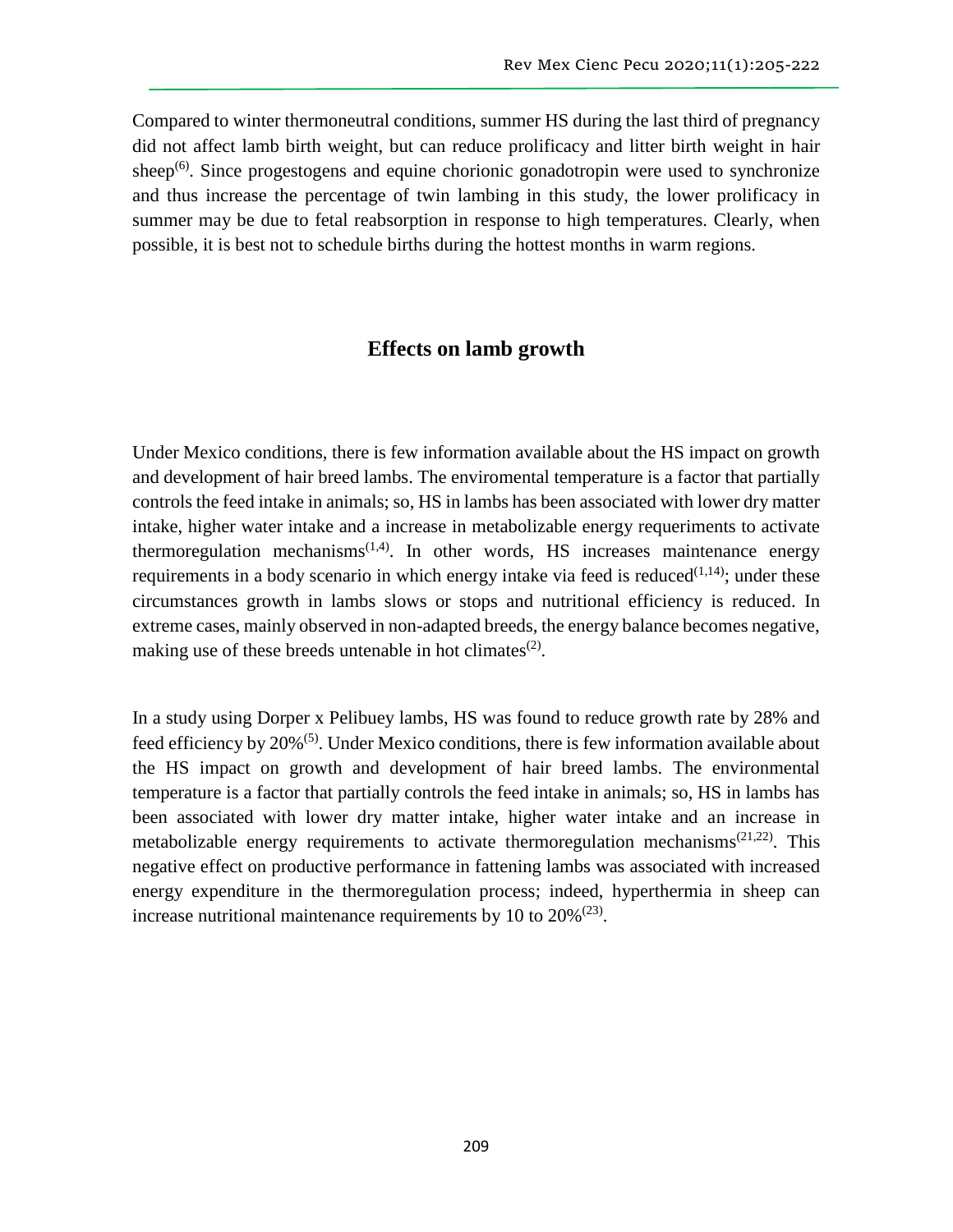## **Thermoregulation in hair sheep**

Activation of compensatory and adaptive mechanisms allow hair sheep to efficiently tolerate temperatures above the upper limit of their thermoneutral zone without drastically compromising their productivity. The thermoneutral zone for sheep is generally between 12 and 27 °C<sup>(1,4)</sup>, although in hair breeds the upper limit is considered to be 30 °C<sup>(24)</sup>, highlighting their natural tolerance for higher temperatures.

The type of HS to which sheep are exposed is generally evaluated based on the temperaturehumidity index (THI). Sheep in general can begin to experience HS at THI $>$ 72<sup>(25)</sup>, although one report for specific heat-tolerant breeds indicates it to begin at 82 units, with three HS levels: moderate (82 to <84), severe ( $\geq 84$  to <86) and very severe ( $\geq 86$ )<sup>(4)</sup>. This information needs to be taken with caution since other sources indicate that hair sheep begin to show signs of HS at THI values between 78 and 79 units<sup> $(24)$ </sup>. Since hair sheep tolerate higher temperatures than wool sheep, it is much more probable that HS in any sheep breed begins below 79 units and not at 82 units. More research is needed on the precise inflection point when sheep begin to manifest HS symptoms, as has been established in other domestic livestock species.

Hair sheep's greater tolerance to HS conditions is the result of genetic and phenotypic adaptations, as well as the activation of physiological, metabolic and endocrinological mechanisms. These aid in maintaining an adequate body water balance and normothermic conditions (38.3 to 39.9 °C) at a low energy cost<sup>(5,13)</sup>. Several of the mechanisms activated by hair sheep in response to HS conditions are also activated by wool sheep but the latter still exhibit greater increases in body temperature as ambient temperature rises $(26)$ .

### **Genetic adaptations**

Hair sheep breeds are genetically predisposed to be more tolerant of high ambient temperatures than most wool breeds<sup> $(8)$ </sup>. For example, Blackbelly sheep were found to have lower rectal temperature (RT) and respiratory rate (RR) than Dorset wool sheep under HS conditions<sup> $(20)$ </sup>. Pelibuey sheep were also reported to have greater thermoregulatory capacity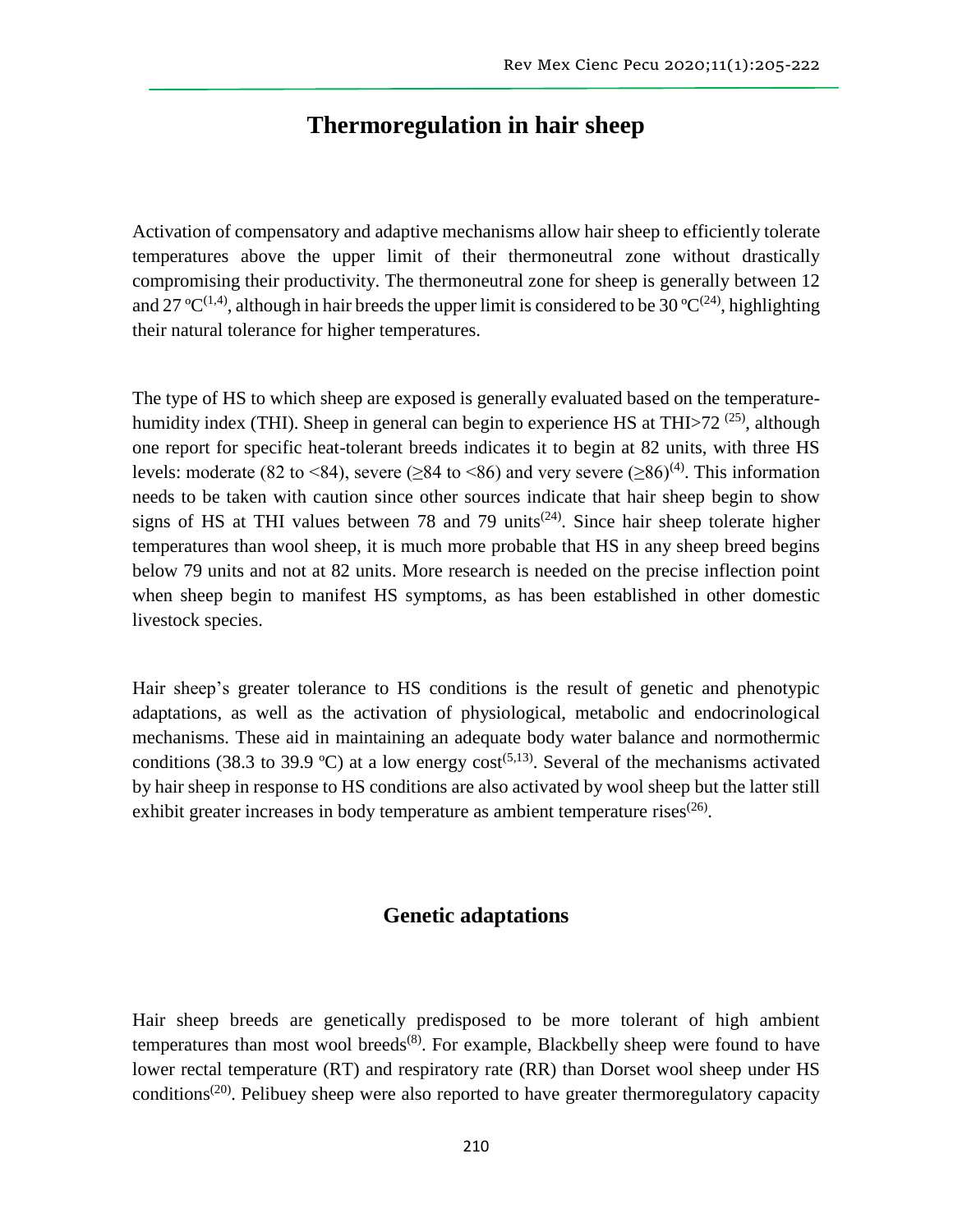than Suffolk sheep under acute HS (37  $\pm$  2.5 °C for 6 h/d)<sup>(18)</sup>. This genetic variability is associated with the portability of thermo-tolerance genes, which have received little attention in hair sheep. One study found that hair sheep are more tolerant to HS because they activate thermo-tolerance genes associated with expression of heat shock proteins  $(HSP)^{(26)}$ . Under HS conditions, HSP confer protection to cells to prevent apoptosis, and are therefore partially responsible for the adaptation of hair sheep to  $HS^{(27)}$ .

In addition to having lower RT and RR than Suffolk sheep, Pelibuey sheep also had a higher concentration of HSP70 (2.86 *vs* 0.53 ng / mL) when exposed to HS in a climatic chamber<sup>(26)</sup>. The reduced HSP70 expression in Suffolk sheep was associated with a decrease in the viability of *in vitro*-cultured blood mononuclear cells and consequently a lower adaptation to hot climates. The HSP70 genetic marker is the most widely expressed in sheep and goat breeds adapted to HS environmental conditions<sup> $(26,27,28)$ </sup>. In hair sheep, only genes linked to synthesis of HSP70 have been detected, but several genes have been identified that are associated with thermo-tolerance in HS-adapted small ruminants. Hair sheep may also be carriers of some of these genes, although further research is needed to confirm this possibility.

In native desert sheep, thermo-tolerance genes have been identified that are associated with skin color and pigmentation (FGF2, GNA13, PLCB1), energy and digestive metabolism (MYH, TRHDE, ALDH1A3 and GPR50), and immune response<sup> $(9,28,29)$ </sup>. Some mutations in the G1270A and C888T polymorphisms linked to the GPR50 gene, associated with better thermal tolerance, were recently found in HS-adapted sheep breeds in India<sup>(29)</sup>. In another study, expression of genes linked to prolactin were found to affect maintenance of extracellular fluid volume, water intake, sweat gland regulation and seasonal growth of hair in sheep<sup>(30)</sup>. This could explain why HS-adapted sheep breeds, including hair sheep, are able to efficiently use metabolizable energy and water, and maintain homeothermal conditions at a minimum energy cost in high temperature scenarios.

Based on the presence of thermo-tolerance genes in HS-adapted sheep, assisted genetic selection based on genetic markers could be an effective tool for identifying sheep with an outstanding capacity for heat tolerance and HS adaptation. Studies are already under way in some Mediterranean countries for selection of small ruminants by genetic markers linked to thermo-tolerance<sup> $(31)$ </sup>. Selection of thermo-tolerant hair sheep individuals can also be done effectively using biological markers such as physiological, endocrinological and biochemical thermoregulation mechanisms as well as phenotypic adaptations. Much more data is currently available on these aspects than on genetic markers associated with thermotolerance.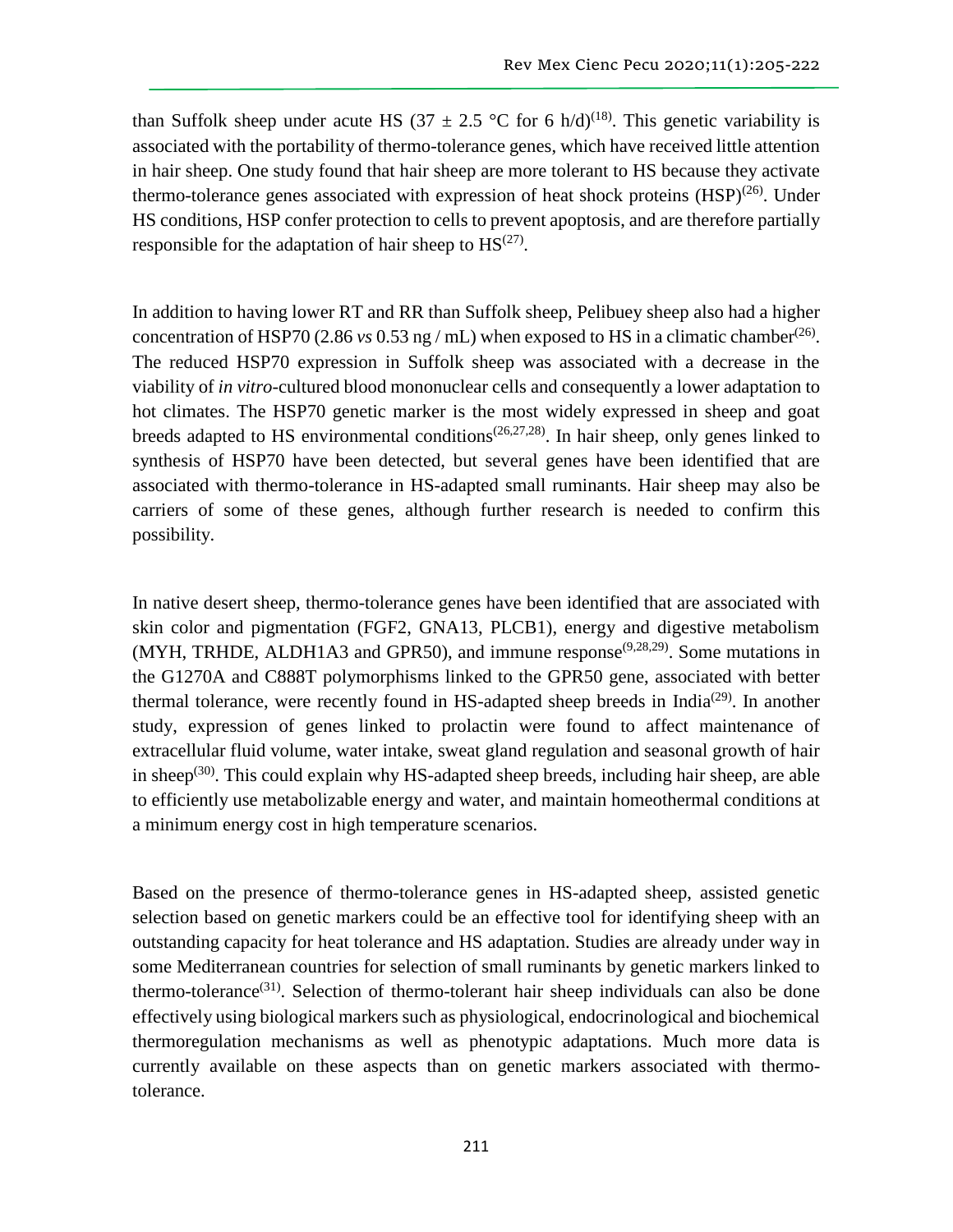### **Phenotype adaptations**

Hair sheep's phenotypic characteristics also provide them adaptability to HS<sup>(9)</sup>. The fact that they have hair instead of wool is an advantage in terms of heat loss, both by non-evaporative and evaporative means<sup> $(7,13)$ </sup>. Being relatively thin and short, the hair facilitates air flow across the skin allowing transfer of heat accumulated on the body surface to the environment by radiation or convection<sup>(7)</sup>, or, more efficiently, by evaporation of sweat<sup>(8)</sup>. Wool, in contrast, is a very effective insulator that prevents air flow over the skin and maintains heat in the body. Consequently, non-evaporative body heat dissipation mechanisms and sweating are ineffective in regulating body temperature in wool breeds<sup> $(32,33)$ </sup>. In addition, the number of sweat glands and the area they occupy are greater in hair breeds than in wool breeds, meaning sweating is a more effective body heat dissipation mechanism in hair breeds<sup>(8)</sup>. Skin thickness is another phenotypic factor that causes inter-breed differences in thermoregulatory capacity; hair sheep have thinner skin than wool sheep, which favors dissipation (radiation and sweating) of core body heat through the  $\sin^{(33)}$ .

Skin color is known to affect the ability of shorn sheep to transfer excess body heat to the environment or vice versa $^{(8,33)}$ . Light colored hair and skin in hair sheep is beneficial for animal comfort because it allows them to have a lower heart rate, RT and RR compared to dark-colored hair sheep<sup>(34)</sup>. This occurs because light colors reflect solar radiation while dark colors absorb it; therefore, the darker the hair and skin color the greater the body heat accumulation in dark-haired animals<sup> $(8,32,34)$ </sup>. In terms of thermoregulation, hair sheep breeds benefit from having hair rather the wool, but even hair and skin color can improve their adaptation to hot climates.

### **Physiological mechanisms**

Sheep require very little energy to maintain normothermia within the thermoneutral zone<sup> $(35)$ </sup>. However, temperatures above the upper limit of the thermoneutral zone can compromise this homeostatic balance<sup>(3)</sup>. Under these conditions, the first response of sheep includes physiological adjustments to dissipate excess body heat  $load^{(35)}$ . If this is insufficient, endocrinological and metabolic thermoregulation mechanisms can also be activated.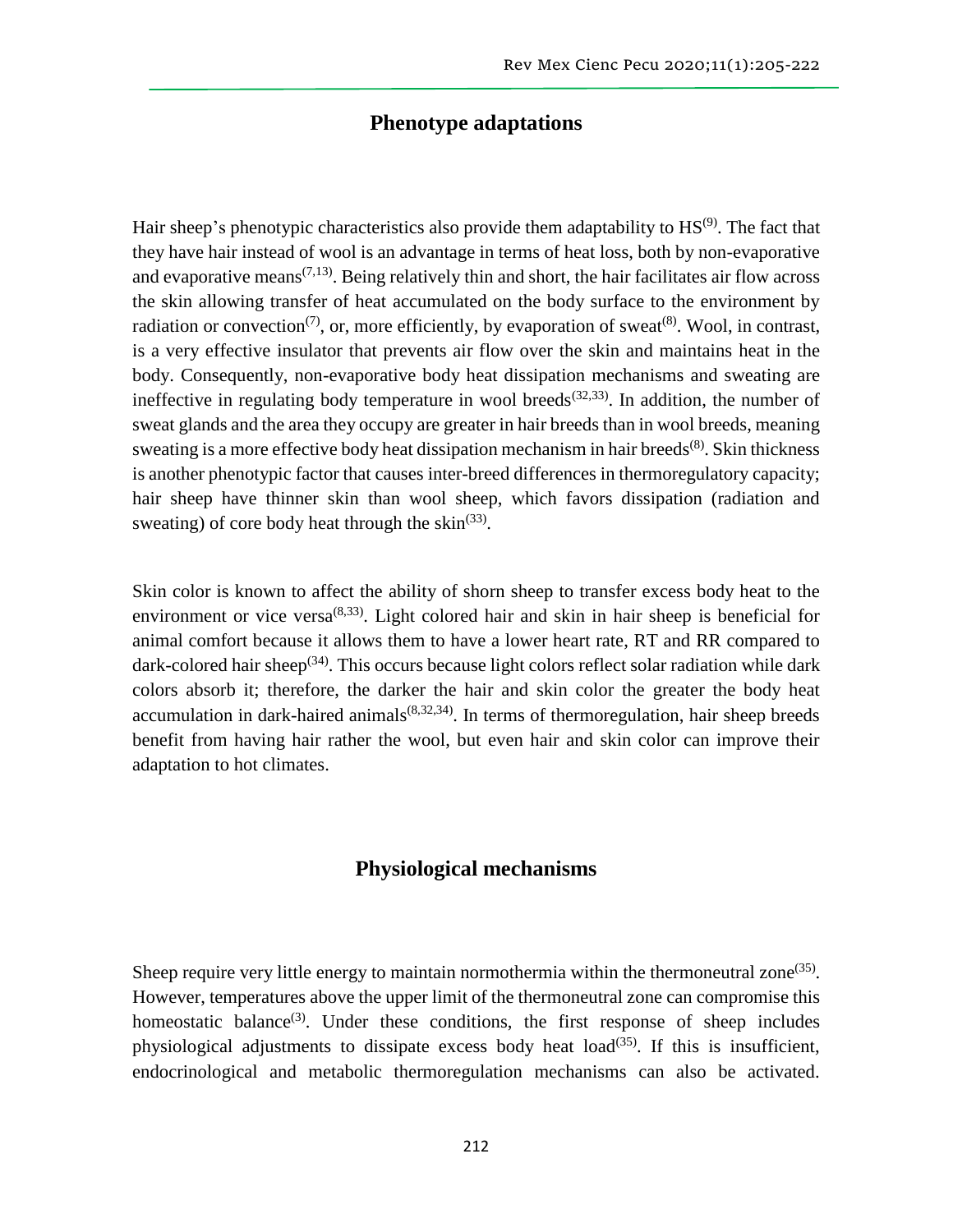Therefore, higher RR and water intake, but lower feed intake, is commonly observed in heatstressed hair sheep.

Increased RR is the main mechanism implemented to avoid hyperthermia in sheep under HS<sup>(32,33)</sup>; indeed, regardless of breed, sheep under HS dissipate at least 60% of body heat load via the respiratory tract<sup>(4)</sup>. Under high temperatures RT in sheep increases in parallel with  $RR^{(3,13)}$ . These physiological responses to HS (i.e. increased RT, RR and other physiological constants) occur naturally in all sheep breeds<sup> $(12,13,20,26)$ </sup>, but increases in the average values of these physiological variables are lower in hair sheep than in wool sheep<sup>(20,26,33)</sup>. This suggests that hair sheep breeds may implement other physiological adjustments, or adjustments of another nature (e.g. reduction of motor activity or metabolic activity), in conjunction with increased  $RR^{(20,32,35)}$ .

The lower RR observed in hair sheep may be related to continuous loss of body heat through the skin in HS environments<sup> $(32,33)$ </sup>. So, under HS, the need for heat dissipation produces vasodilation and redistribution of blood flow towards the peripheral tissues to increase skin sensitivity and promote heat loss via radiation, convection and sweating $(4,36)$ . Water evaporation through cutaneous sweating is low  $(\sim 10\%)$  in hair sheep, meaning that heat loss through the respiratory tract (60 to 90%) is the most important under hot conditions<sup>(36,37)</sup>. Therefore in hair sheep increased RR and heat losses through the skin work synergistically to make thermoregulation more efficient<sup> $(13)$ </sup>.

In dry and arid climates, the circadian patterns for RT, RR and hair coat temperature from different body regions of hair sheep change in response to environmental temperature during spring (thermoneutral), but under summer HS, hair coat temperatures fluctuate with environmental temperature while RR changes as heat losses through the skin are insufficient<sup>(13)</sup>. This circadian rhythm of RR under natural conditions of high temperature is probably a physiological adaptive mechanism developed by hair sheep to maintain homothermia without compromising organism hydration. A recent study done during the summer in the arid northwest of Mexico reported that hair sheep developed adaptive heterothermia during the hottest month  $(August)^{(38)}$ ; a mechanism used by desert-adapted homeotherm animals <sup>(39)</sup>. The adaptive heterothermia mechanism allows animals to tolerate a greater body heat load during daylight hours and then dissipate heat when solar radiation is minimal or non-existent, mainly through a drastic increase in  $RR^{(35,39)}$ . This adaptation prevents dehydration in desert homeothermic animals during the hottest seasons of the  $year<sup>(39)</sup>$ .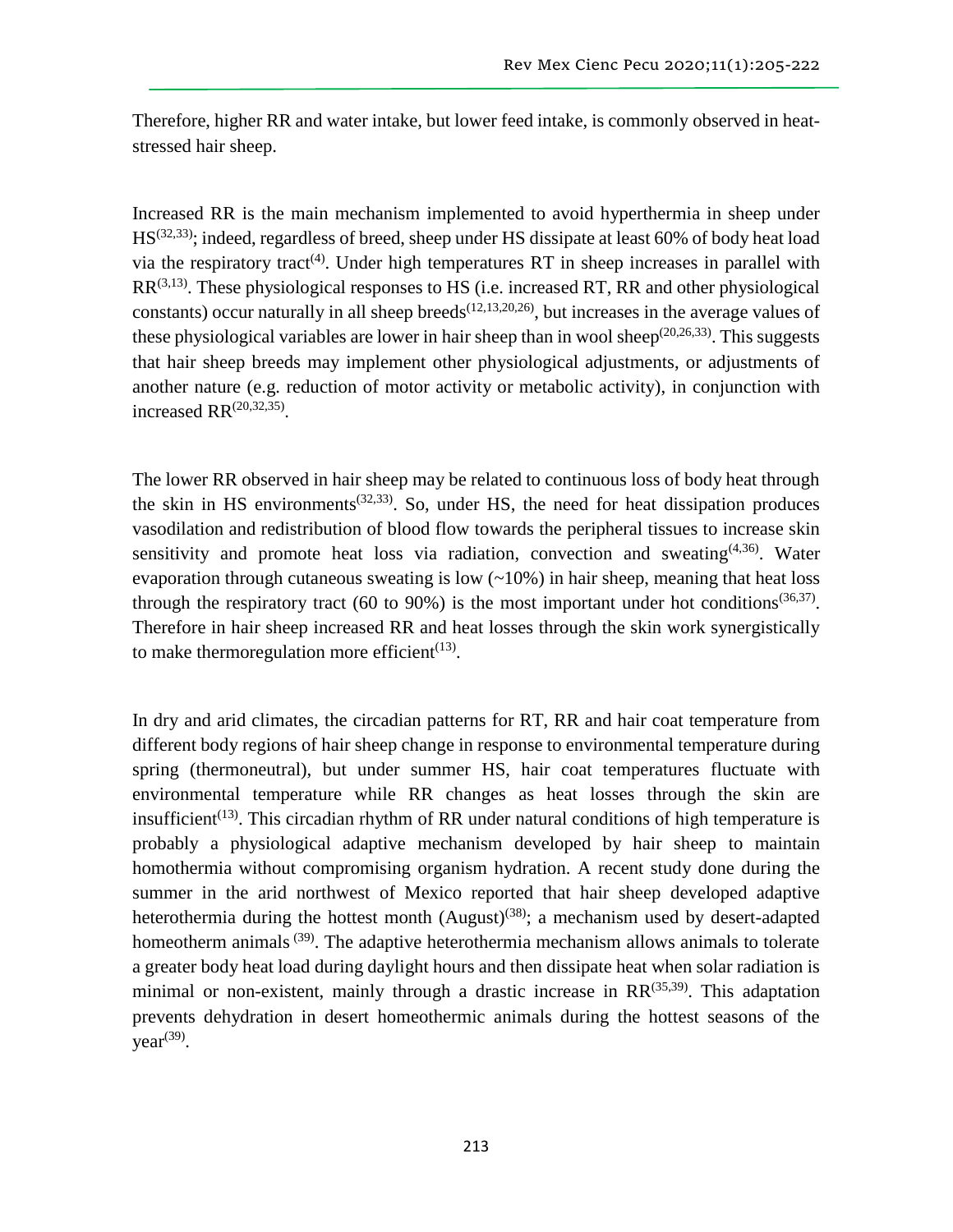In response to higher RR and sweating, increased water intake also functions as a cooling mechanism and a way of compensating for the water deficit created by increases in water vapor loss through the respiratory tract<sup> $(4,6,40)$ </sup> and sweating<sup> $(8,36)$ </sup>. A marked reduction in feed intake and digestion also occurs as a thermoregulation mechanism $(4,6,7,40)$ . This reduction in feed intake may be regulated at the endocrine level and be intended to reduce endogenous production of metabolic heat $(4)$ .

### **Endocrinological mechanisms**

The physiological and behavioral responses triggered in heat-stressed animals are regulated at the neuro-endocrine level<sup> $(17,41)$ </sup>. Under HS conditions it is common to observe a reduction in blood levels of the thyroid hormones  $T_3$  (triiodothyronine) and  $T_4$  (thyroxine), both responsible for mediating animal metabolism, as a mechanism to decrease production of metabolic heat<sup>(39)</sup>. Hair sheep are no exception: a study in which a climatic chamber was used to induce HS in pregnant Blackbelly and Dorset ewes, found that  $T_3$  and  $T_4$  concentrations decreased in both breeds at 33.8 °C, although these changes were minor<sup>(20)</sup>. This suggests that hair sheep are able to effectively maintain their metabolism in balance when under thermal insult.

The effect of HS on thyroid hormone levels in hair sheep may be due to increased hypothalamic synthesis of the tyrosine inhibitor factor  $(TIF)^{(1)}$ . The HS stimulates peripheral thermal receptors which in turn suppress the hypothalamus's appetite center, causing greater TIF synthesis and release. This in turn reduces release of thyroid stimulating hormone (TSH), negatively affecting hormonal production in the thyroid gland<sup>(3,41)</sup>. Release of  $T_4$  is more sensitive to HS than release of  $T_3^{(42)}$ , suggesting that  $T_4$  is more closely associated with reductions in feed intake and, thus, with endogenous reductions in metabolic heat.

Cortisol is another hormone vital to the process of adaptation to stressors $(17,41)$ . This glucocorticoid is a mediator of hepatic gluconeogenesis; an important function since availability of glucose in the organism is essential during a state of alarm or stress because it functions as an energy source with rapid cellular availability<sup> $(41,42,43)$ </sup>. Elevated serum cortisol has been found in response to HS in hair sheep breeds, as well as in other breeds not found in Mexico but adapted to HS (e.g. Malpura in India) $(40,42)$ . This is a response to the body's need for energy to cope with the extra expenditure involved in activating evaporative type thermoregulation mechanisms. Higher cortisol levels are therefore linked to higher blood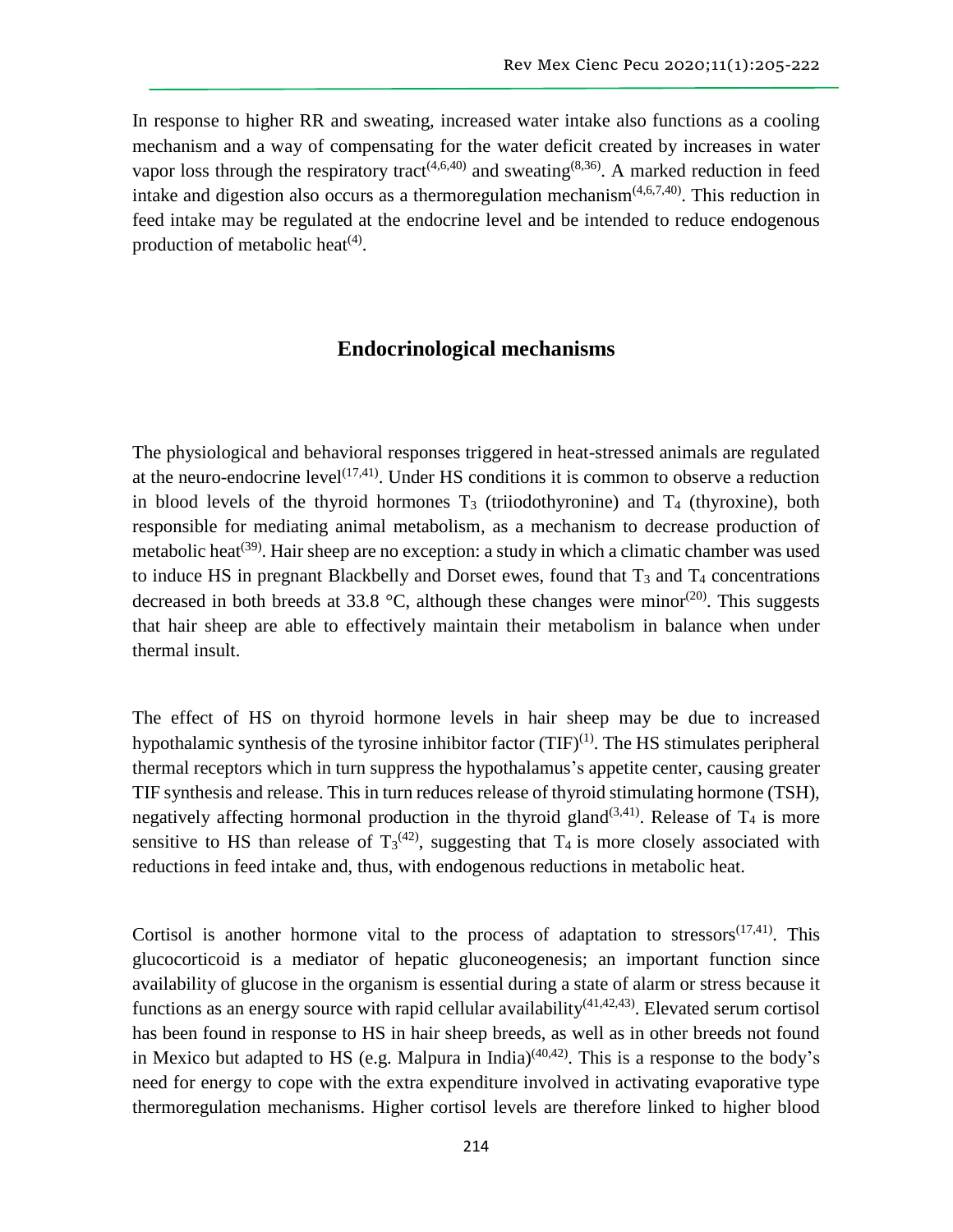glucose levels from activation of hepatic cell metabolism $(3)$ , as well as to increased release of cholesterol, a blood metabolite that is converted to cortisol by enzymatic action in the adrenal  $\text{gland}^{(17,41)}$ .

Insulin is a metabolic hormone important in energy metabolism regulation under HS conditions in sheep $(44)$ . Levels of insulin increase in response to HS, producing hyperinsulinemia, which may be a strategy to protect correct pancreatic functioning and promote higher heat-shock protein (HSP) production<sup>(45)</sup>. Thus, while HS reduces feed intake, hyperinsulinemia prevents lipolysis and increased concentrations of non-esterified fatty acids, excesses of which can cause apoptosis of pancreatic  $\beta$  cells<sup>(46)</sup>. Heat stress-induced hyperinsulinemia also helps to maintain live weight, body condition and at least minimal weight gain, since even when feed intake is reduced, insulin prevents the use of body reserves<sup>(47)</sup>. A study done using the heat-adapted Afshari sheep breed found reductions in body maintenance requirements under severe HS conditions since the sheep continued to gain weight even after a 17.5% reduction in feed intake $(44)$ . This positive effect of HS in adapted breeds may be related to alterations in post-absorptive metabolism generated by elevation of blood insulin concentrations<sup>(44,45)</sup>. Notably, HS effects on insulin secretion in hair sheep has not been studied, but some studies suggest a similar metabolic adjustment may  $\text{occur}^{(5,12,15,38)}$ . This would partially explain why sheep breeds continue to grow under HS.

Epinephrine and norepinephrine act as hormones or neurotransmitters in thermoregulation in sheep, but no research has been done on their activity in heat-stressed hair sheep. In animals undergoing HS it is known that epinephrine and norepinephrine activate cardiovascular function to ensure sufficient blood supply to vital organs<sup> $(43,48)$ </sup>. Epinephrine is also related to hepatic gluconeogenesis and lipolysis, metabolic processes necessary for supplying energy to thermoregulation systems<sup>(49)</sup>.

### **Biochemical mechanisms**

In hair sheep, activation of physiological adjustments intended to maintain normothermia in hot climates is closely linked to changes in blood analyte levels, or perhaps, changes in some blood analytes may be directly caused by HS either as a reflection of the ability to adapt or the lack thereof<sup> $(50)$ </sup>. One study reported that serum concentrations of glucose, cholesterol and triglycerides in Dorper x Pelibuey lambs declined due to chronic HS during the summer in a desert region of northwestern Mexico<sup> $(13)$ </sup>. In this study RR increased by more than 100%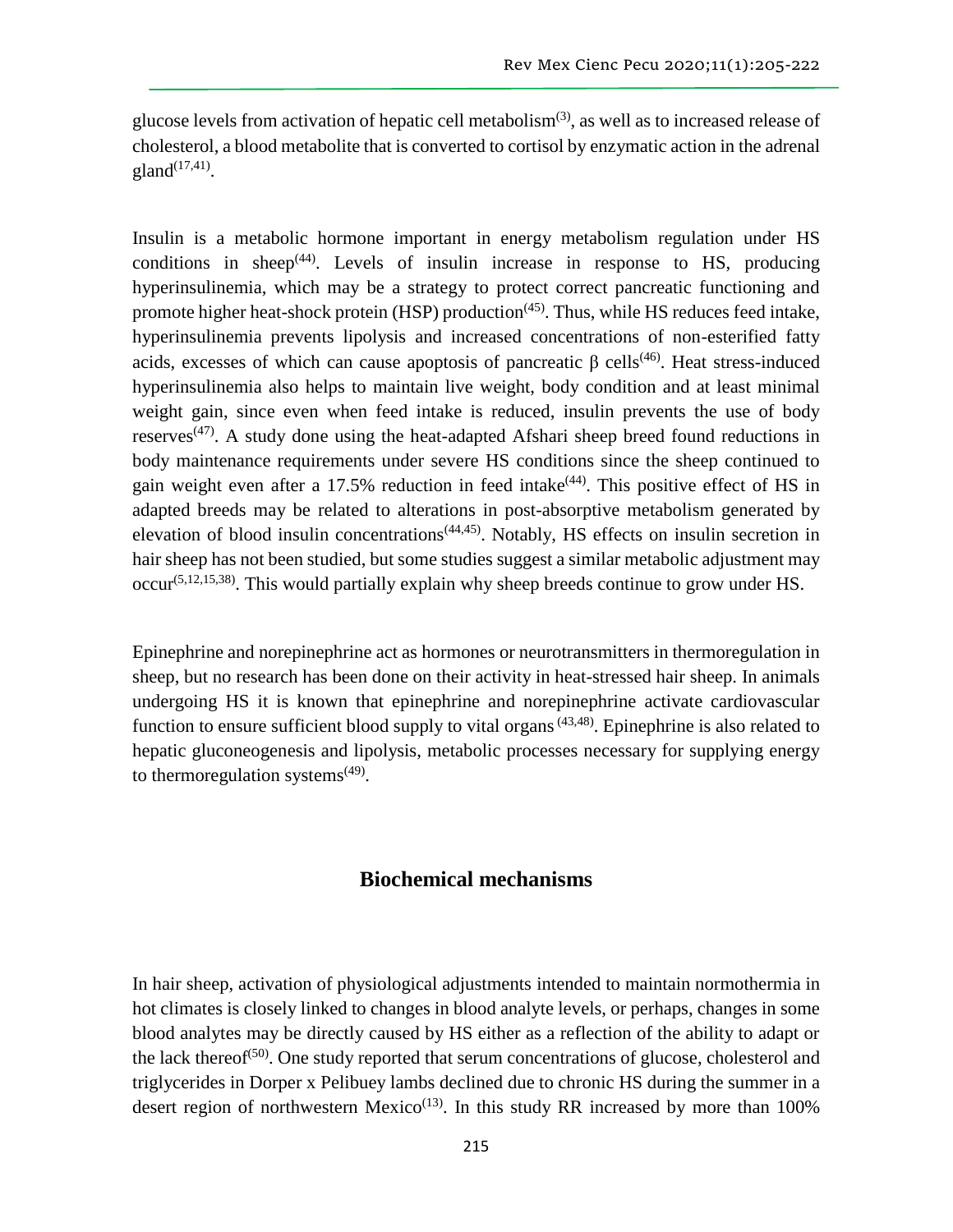compared to values observed in spring (thermoneutral period), suggesting that the decrease in metabolites responded to the high energy expenditure of the respiratory tract muscles during the increased RR. In addition, serum urea levels increased and potassium levels decreased without affecting sodium concentrations, indicating no net loss of body water content via urine, feces and sweat. This suggests that hair sheep have adaptive metabolic mechanisms that reduce the probability of becoming dehydrated. In another study done in the same desert region of Mexico<sup>(38)</sup>, hair sheep were found to activate a post-absorptive energy metabolism under chronic and intense HS conditions, whereas under acute HS, glucose was the main source supplying the energy expenditure implied with increased RR. High blood glucose levels in response to acute HS can be explained by increased cortisol levels, a hormone that stimulates gluconeogenesis to provide glucose as energy for cells<sup>(44)</sup>.

The HS effects on blood analyte concentrations vary widely across different studies, making it difficult to explain the metabolic adjustments made by hair sheep to survive and adapt to hot climates. Factors such as breed, age, HS type, nutrition, physiological status and others must therefore be considered when interpreting results. For example, in a recent study using heat-stressed Dorper x Pelibuey lambs, lack of shade in pens was found to promote an increase in metabolite concentrations related to energy and lipid metabolism, but not in protein metabolism $(50)$ . In the same study, increases in blood sodium and chlorine electrolytes were observed and were attributed to higher water intake. Another study using Dorper x Pelibuey ewes under natural HS conditions found that animal age and lactation status altered blood glucose, cholesterol and urea concentrations, but not blood concentrations of triglycerides, total protein and electrolytes<sup> $(51)$ </sup>. Additionally, weaned lambs and lactating ewes had lower glucose and cholesterol concentrations compared to nulliparous and non-lactating multiparous ewes. In the lambs this response was attributed to higher RR in lambs, whereas in the lactating ewes it was attributed to the effect of nutrient redistribution for synthesis of milk lactose and fat. Using sheep of a genotype similar to those used in these studies, it was reported that the uterine environment during the last third of gestation had no effects on variations in blood metabolite and electrolyte concentrations in heat-stressed lambs during the fattening period<sup>(52)</sup>. Nutritional restriction has also been shown to have little effect on blood metabolite concentrations linked to energy metabolism in late pregnancy sheep in a hot climate $(11)$ .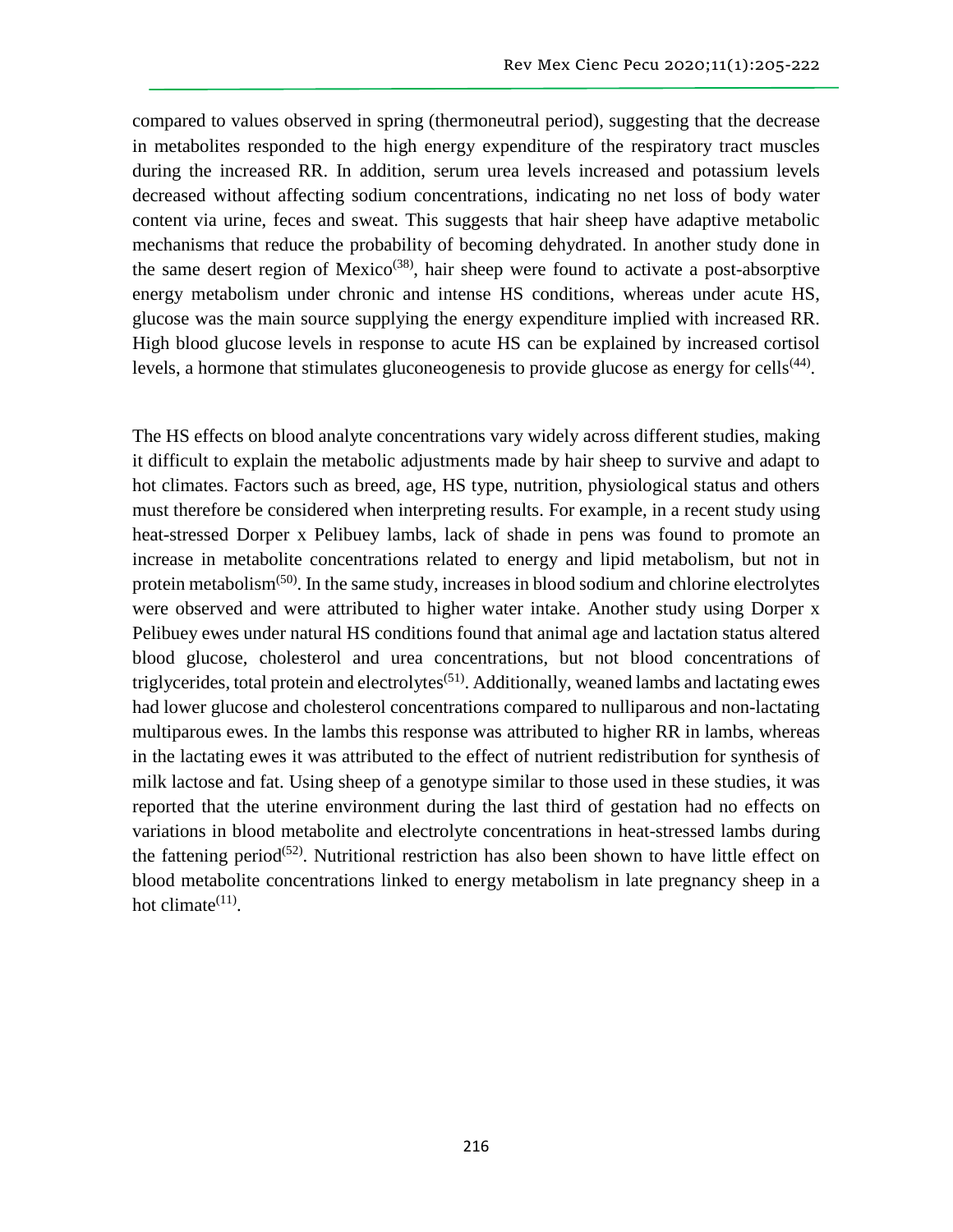# **Conclusions and implications**

Hair sheep breeds are characterized for being rustic and easily adaptable to different production conditions, including those in which the climate is most frequently extreme heat and forage quality is poor. Apparently, hair breeds have the ability to grow and reproduce under heat stress conditions because they have thermo-tolerance genes, and phenotypical advantages in terms of their skin and hair which allows them to dissipate body heat through evaporative or non-evaporative routes more efficiently than wool breeds. Circadian respiratory rate patterns, as well as skin characteristics and metabolic adjustments, allow hair sheep to effectively reduce body heat load, perhaps at a lower energy cost than in wool breeds. Given the pressing challenges of global warming and climate change, selection of heat-tolerant and nutrient-efficient breeds will become increasingly necessary to guarantee animal protein production.

# **Literature cited:**

- 1. Sejian V, Bhatta R, Gaughan J, Malik PK, Naqvi SMK, Lal R. Adapting sheep production to climate change. In: Sheep production adapting to climate change. Singapore: Springer Singapore; 2017:1-29.
- 2. Rojas-Downing MM, Nejadhashemi AP, Harrigan T, Woznicki SA. Climate change and livestock: Impacts, adaptation, and mitigation. Clim Risk Manage 2017;16:145-163.
- 3. Al-Dawood A. Towards heat stress management in small ruminants- a review. Ann Anim Sci 2017;17:59-88.
- 4. Marai IFM, El-Darawany AA, Fadiel A, Abdel-Hafez MAM. Physiological traits as affected by heat stress in sheep—A review. Small Ruminant Res 2007;71(1-3):1-12.
- 5. Macías-Cruz U, Avendaño-Reyes L, Álvarez-Valenzuela FD, Torrentera- Olivera NG, Meza-Herrea CA, Mellado-Bosque M, *et al.* Crecimiento y características de canal en corderas tratadas con clorhidrato de zilpaterol durante primavera y verano. Rev Mex Cienc Pecu 2013;4(1):1-12.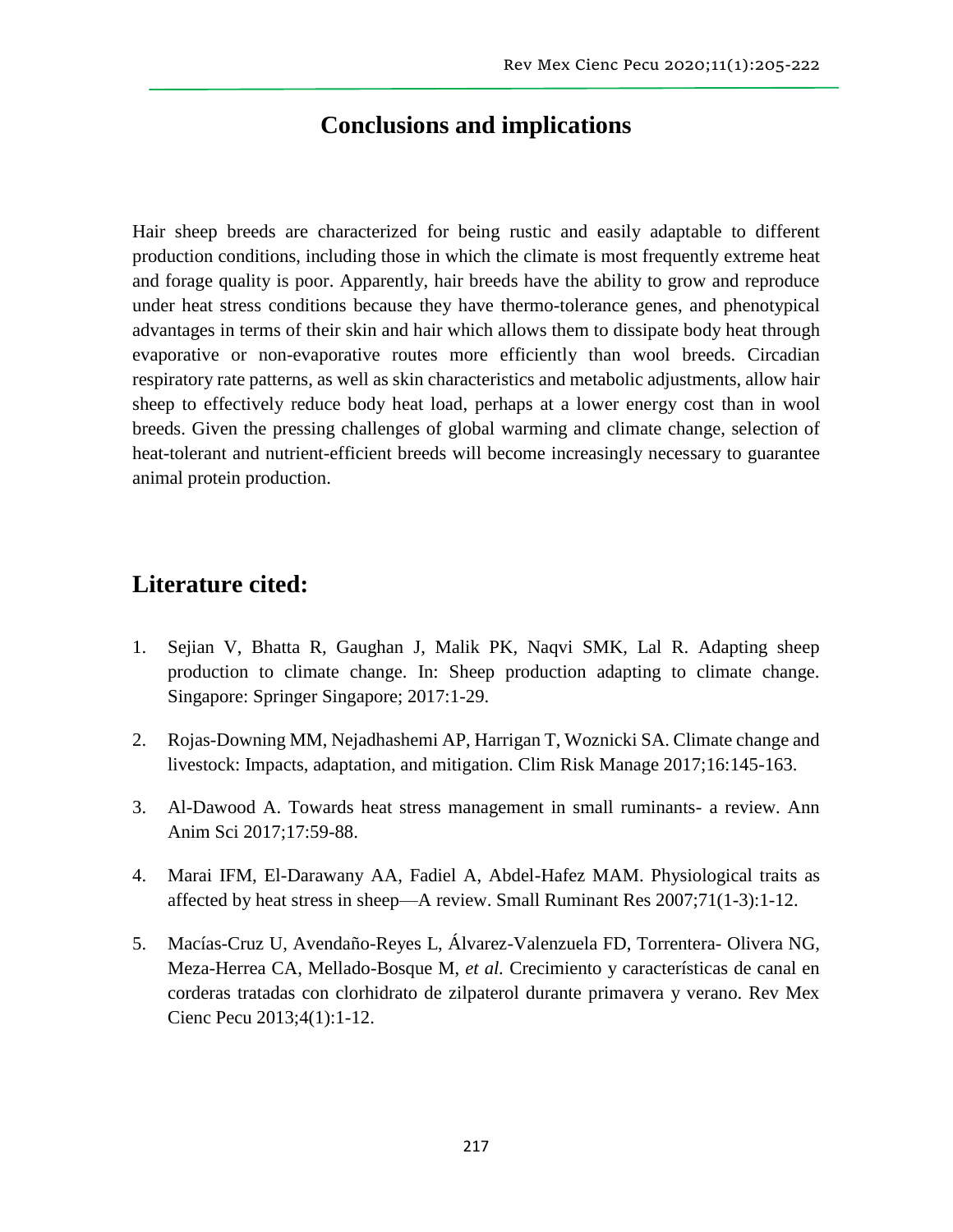- 6. Vicente-Pérez R, Avendaño-Reyes L, Álvarez F, Correa-Calderón A, Meza-Herrera CA, Mellado M, *et al.* Comportamiento productivo, consumo de nutrientes y productividad al parto de ovejas de pelo suplementadas con energía en el preparto durante verano e invierno. Arch Med Vet 2015;47(3):301-309.
- 7. Correa MPC, Dallago BSL, Paiva SR, Canozzi ME, Louvandini H, Barcellos JJ, *et al.* Multivariate analysis of heat tolerance characteristics in Santa Inês and crossbred lambs in the Federal District of Brazil. Trop Anim Health Pro 2013;45(6):1407-1414.
- 8. McManus C, Louvandini H, Gugel R, Sasaki LC, Bianchini E, *et al.* Skin and coat traits in sheep in Brazil and their relation with heat tolerance. Trop Anim Health Pro 2011;43(1):121-126.
- 9. Aguilar-Martinez CU, Berruecos-Villalobos JM, Espinoza-Gutiérrez B, Segura-Correa JC, Valencia-Méndez J, Roldán-Roldán A. Origen, historia y situacion actual de la oveja pelibuey en Mexico. Trop Subtrop Agroecosyst 2017;20(3):429-439.
- 10. Macías-Cruz U, Álvarez-Valenzuela FD, Rodríguez-García J, Correa-Calderón A, Torrentera-Olivera NG, Molina-Ramírez L, *et al.* Growth and carcass traits in pure pelibuey lambs and crosses F1 with dorper and katahdin breeds in confinement. Arch Med Vet 2010;42(3):147-154.
- 11. Macías-Cruz U, Álvarez-Valenzuela FD, Correa-Calderón A, Díaz-Molina R, Mellado M, Meza-Herrera CA, *et al.* Thermoregulation of nutrient-restricted hair ewes subjected to heat stress during late pregnancy. J Therm Biol 2013;38(1):1-9.
- 12. Macías-Cruz U, Gastélum MA, Álvarez FD, Correa A, Díaz R, Meza-Herrera CA, *et al.* Effects of summer heat stress on physiological variables, ovulation and progesterone secretion in Pelibuey ewes under natural outdoor conditions in an arid region. Anim Sci J 2016;87(3):354-360.
- 13. Macías-Cruz U, López-Baca MA, Vicente R, Mejia A, Álvarez FD, Correa-Calderón A, *et al.* Effects of seasonal ambient heat stress (spring vs. summer) on physiological and metabolic variables in hair sheep located in an arid region. Int J Biometeorol 2016;60(8):1279-1286.
- 14. Shinde AK, Sejian V. Sheep husbandry under changing climate scenario in India: An overview. Indian J Anim Sci 2013;83(10):998-1008.
- 15. Macías-Cruz U, Sánchez-Estrada TJ, Gastélum-Delgado MÁ, Avendaño-Reyes L, Correa-Calderón A, Álvarez-Valenzuela FD, *et al.* Seasonal reproductive activity of Pelibuey ewes under arid conditions of Mexico. Arch Med Vet 2015;47(3):381-386.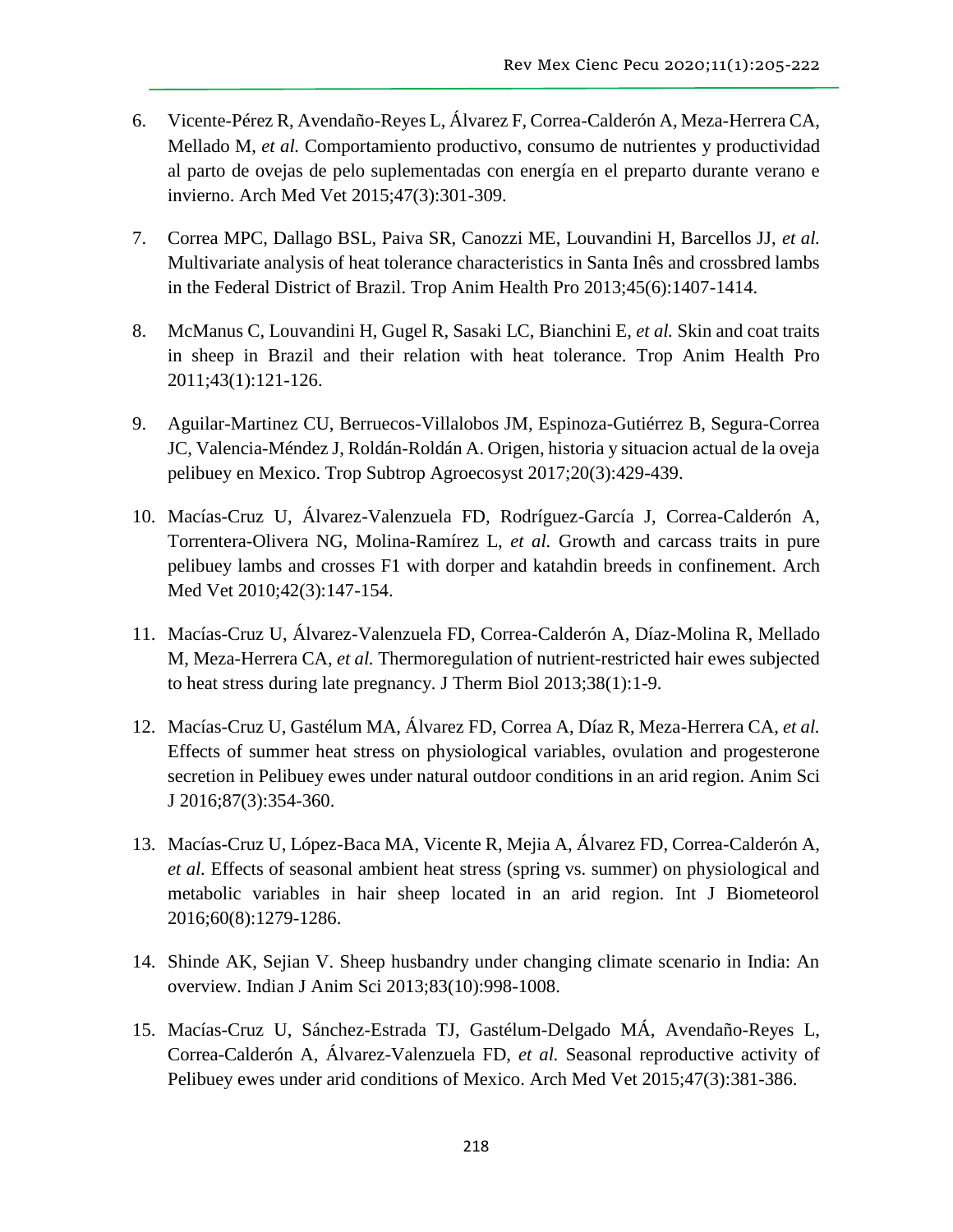- 16. Gastelum-Delgado MA, Avendaño-Reyes L, Álvarez-Valenzuela FD, Correa-Calderón A, Meza-Herrera CA, Mellado M, *et al.* Conducta estral circanual en ovejas Pelibuey bajo condiciones áridas del noroeste de México. Rev Mex Cienc Pecu 2015;6(1):109- 118.
- 17. Tabarez-Rojas A, Porras-Almeraya A, Vaquera-Huerta H, Hernández-Ignacio J, Valencia J, Rojas-Maya S, *et al.* Desarrollo embrionario en ovejas pelibuey y suffolk en condiciones de estrés calórico. Agrociencia 2009;43(7):671-680.
- 18. Smith SM, Vale WW. The role of the hypothalamic-pituitary-adrenal axis in neuroendocrine responses to stress. Dialogues Clin Neurosci 2006;8(4):383-395.
- 19. Ralph CR, Lehman MN, Goodman RL, Tilbrook AJ. Impact of psychosocial stress on gonadotrophins and sexual behaviour in females: Role for cortisol? Reproduction 2016;152(1):R1-R14.
- 20. Ross TT, Goode L, Linnerud AC. Effects of high ambient temperature on respiration rate, rectal temperature, fetal development and thyrold gland activity in tropical and temperate breeds of sheep. Theriogenology 1985;24(2):259-269.
- 21. Dávila-Ramírez JL, Macías-Cruz U, Torrentera-Olivera NG, González-Ríos H, Soto-Navarro SA, Rojo-Rubio R, *et al.* Effects of zilpaterol hydrochloride and soybean oil supplementation on feedlot performance and carcass characteristics of hair-breed ram lambs under heat stress conditions. J Anim Sci 2014;92(3):1184-1192.
- 22. Macías-Cruz U, Álvarez-Valenzuela FD, Soto-Navarro SA, Águila-Tepato E, Avendaño-Reyes L. Effect of zilpaterol hydrochloride on feedlot performance, nutrient intake, and digestibility in hair-breed sheep. J Anim Sci 2013;91(4):1844-1849.
- 23. NRC. Nutrient requirements of small ruminants: Sheep, goats, cervids, and new world camelids; 2007.
- 24. Neves MLMW, De Azevedo M, Da Costa LAB, Guim A, Leite AM, Chagas JC. Níveis críticos do Índice de Conforto Térmico para ovinos da raça Santa Inês criados a pasto no agreste do Estado de Pernambuco. Acta Sci Anim Sci 2009;31(2):167-175.
- 25. López R, Pinto-Santini L, Perozo D, Pineda J, Oliveros I, Chácon T, *et al.* Confort térmico y crecimiento de corderas West African pastoreando con y sin acceso a sombra artificial. Arch Zootec 2015;64(246):139-146.
- 26. Romero RD, Montero A, Montaldo HH, Rodríguez AD, Hernández Cerón J. Differences in body temperature, cell viability, and HSP-70 concentrations between Pelibuey and Suffolk sheep under heat stress. Trop Anim Health Pro 2013;45(8):1691-1696.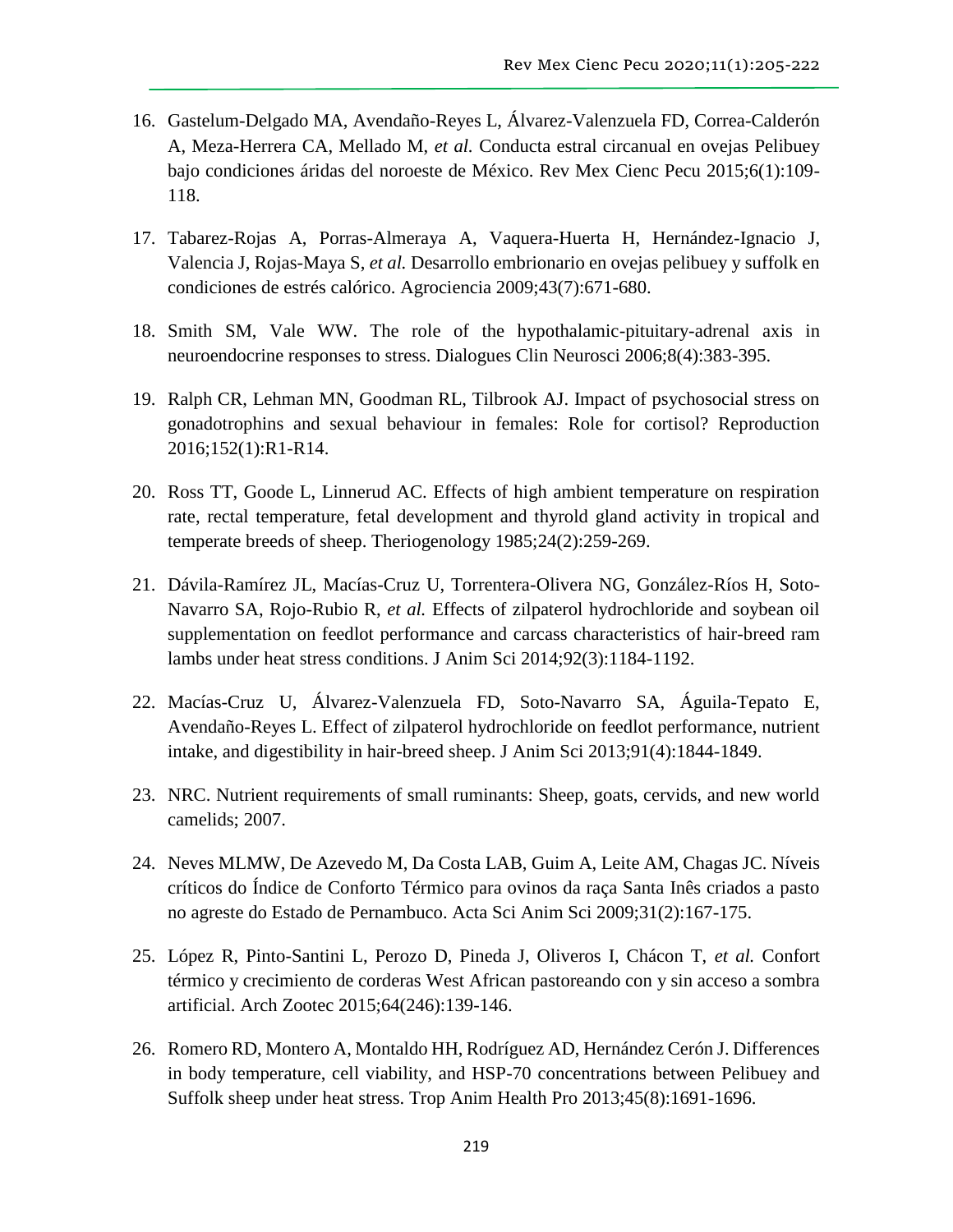- 27. Singh KM, Singh S, Ganguly I, Nachiappan RK, Ganguly A, Venkataramanan R, *et al.* Association of heat stress protein 90 and 70 gene polymorphism with adaptability traits in Indian sheep (*Ovis aries*). Cell Stress Chaperon 2017;22(5):675-684.
- 28. Rout PK, Kaushik R, Ramachandran N. Differential expression pattern of heat shock protein 70 gene in tissues and heat stress phenotypes in goats during peak heat stress period. Cell Stress Chaperon 2016;21(4):645-651.
- 29. Saxena VK, Kumar D, Naqvi SMK. Molecular characterization of GPR50 gene and study of its comparative genetic variability in sheep breeds adapted to different thermocontrasting climatic regimens. Int J Biometeorol 2017;61(4):701-707.
- 30. Alamer M. The role of prolactin in thermoregulation and water balance during heat stress in domestic ruminants. Asian J Anim Vet Adv 2011;6(12):1153-1169.
- 31. Menéndez-Buxadera A, Molina A, Arrebola F, Clemente I, Serradilla JM. Genetic variation of adaptation to heat stress in two Spanish dairy goat breeds. J Anim Breed Genet 2012;129(4):306-315.
- 32. McManus C, Paludo GR, Louvandini H, Gugel R, Sasaki LCB, Paiva SR. Heat tolerance in Brazilian sheep: Physiological and blood parameters. Trop Anim Health Pro 2009;41(1):95-101.
- 33. Titto CG, Veríssimo CJ, Pereira AMF, Geraldo A de M, Katiki LM, Titto EAL. Thermoregulatory response in hair sheep and shorn wool sheep. Small Ruminant Res 2016;144:341-345.
- 34. Fadare AO, Peters SO, Yakubu A, *et al.* Physiological and haematological indices suggest superior heat tolerance of white-coloured West African Dwarf sheep in the hot humid tropics. Trop Anim Health Pro 2012;45(1):157-165.
- 35. Moberg GP. Biological response to stress: implications for animal welfare. In: Moberg, GP, Mench JA, editors. The biology of animal stress: Basic principles and implications for animal welfare. Wallingford: CABI; 2000:1-21.
- 36. da Silva WE, Leite JHGM, de Sousa JER, *et al.* Daily rhythmicity of the thermoregulatory responses of locally adapted Brazilian sheep in a semiarid environment. Int J Biometeorol 2017;61(7):1221-1231.
- 37. Fonseca VCF, Saraiva EP, Maia ASC, Nascimiento CCN, da Silva JA, Pereira WE, *et al.* Models to predict both sensible and latent heat transfer in the respiratory tract of Morada Nova sheep semiarid tropical environment. Int J Biometeorol 2017(5);61:777– 784.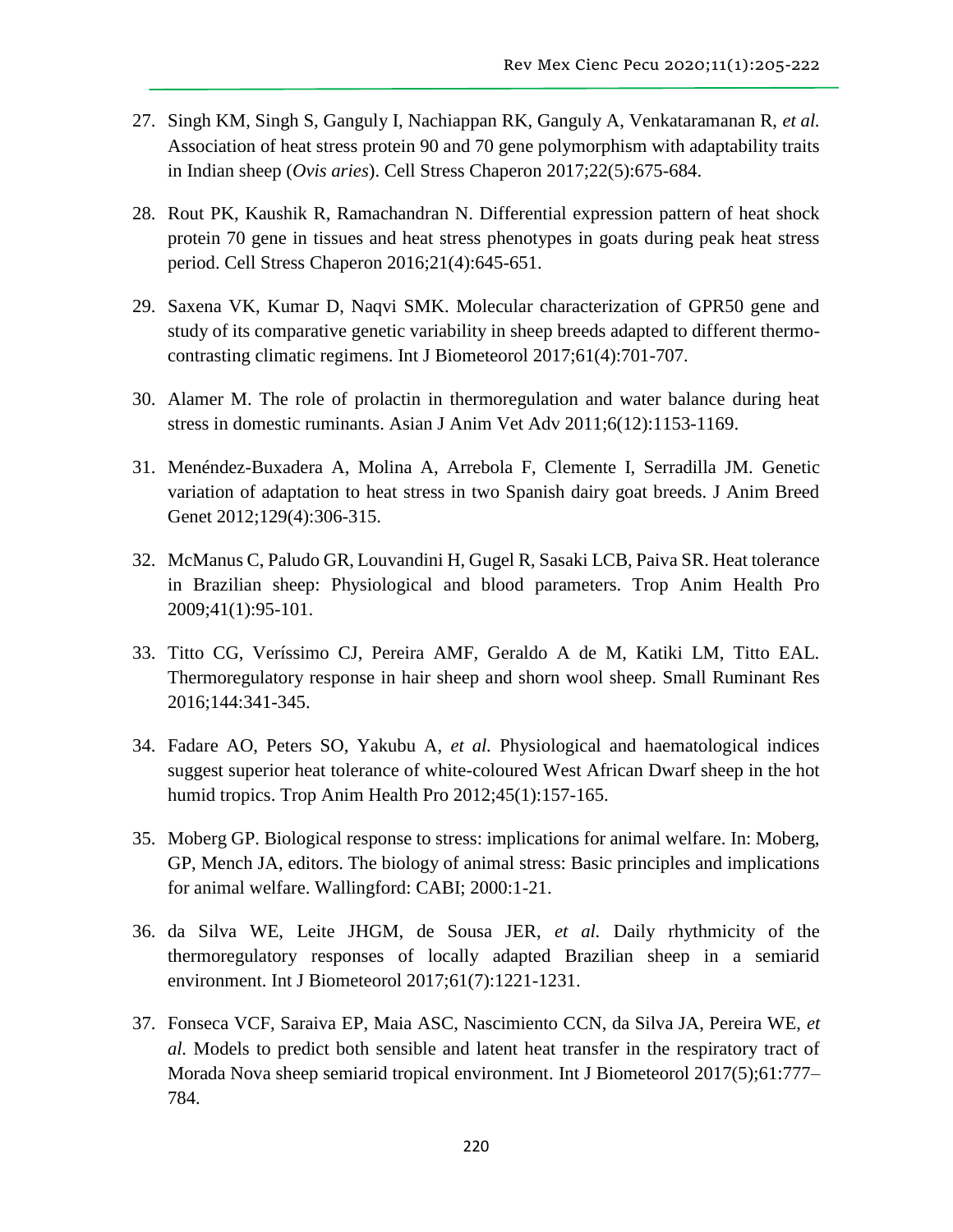- 38. Macías Cruz U, Gastélum MA, Avendaño-Reyes L, Correa-Calderón A, Mellado M, Chay-Canul A, *et al.* Variaciones en las respuestas termoregulatorias de ovejas de pelo durante los meses de verano en un clima desértico. Rev Mex Cienc Pecu 2018;9(4):739- 753.
- 39. Cain III JW, Krausman PR., Rosenstock SR, Turner JC. Mechanisms of thermoregulation and water balance in desert ungulates. Wildlife Soc B 2006;34(3):570- 581.
- 40. Sejian V, Maurya VP, Naqvi SMK. Adaptability and growth of Malpura ewes subjected to thermal and nutritional stress. Trop Anim Health Prod 2010;42(8):1763-1770.
- 41. Matteri RL, Carroll JA, Dyer CJ. Neuroendocrine responses to stress. In: Moberg GP, Mench JA, editors. The biology of animal stress: Basic principles and implications for animal welfare. Wallingford: CABI; 2000:43-76.
- 42. Sejian V, Maurya VP, Kumar K, Naqvi SMK. Effect of multiple stresses on growth and adaptive capability of Malpura ewes under semi-arid tropical environment. Trop Anim Health Pro 2013;45(1):107-116.
- 43. Tsigos C, Chrousos GP. Hypothalamic–pituitary–adrenal axis, neuroendocrine factors and stress. J Psychosom Res 2002;53(4):865-871.
- 44. Mahjoubi E, Amanlou H, Mirzaei-Alamouti HR, *et al.* The effect of cyclical and mild heat stress on productivity and metabolism in Afshari lambs. J Anim Sci 2014;92(3):1007-1014.
- 45. Baumgard LH, Rhoads RP. Effects of heat stress on postabsorptive metabolism and energetics. Annu Rev Anim Biosci 2013;1(1):311-337.
- 46. Nelson EAS, Wong Y, Yu LM, Fok TF, Li K. Effects of hyperthermia and muramyl dipeptide on IL-1β, IL-6, and mortality in a neonatal rat model. Pediatr Res 2002;52(6):886-891.
- 47. Morigny P, Houssier M, Mouisel E, Langin D. Adipocyte lipolysis and insulin resistance. Biochimie 2016;125:259-266.
- 48. Afsal, A, Sejian, V, Bagath, M, Krishnan, G, Devaraj, C BR. Heat stress and livestock adaptation: Neuro-endocrine regulation. Int J Vet Anim Med 2018;1(2):1-8.
- 49. Binsiya TK, Sejian V, Bagath M, Krishnan G, Hyder I, Manimaran A, *et al.* Significance of hypothalamic-pituitary-adrenal axis to adapt to climate change in livestock. Int Res J Agric Food Sci 2017;2(1):1-20.